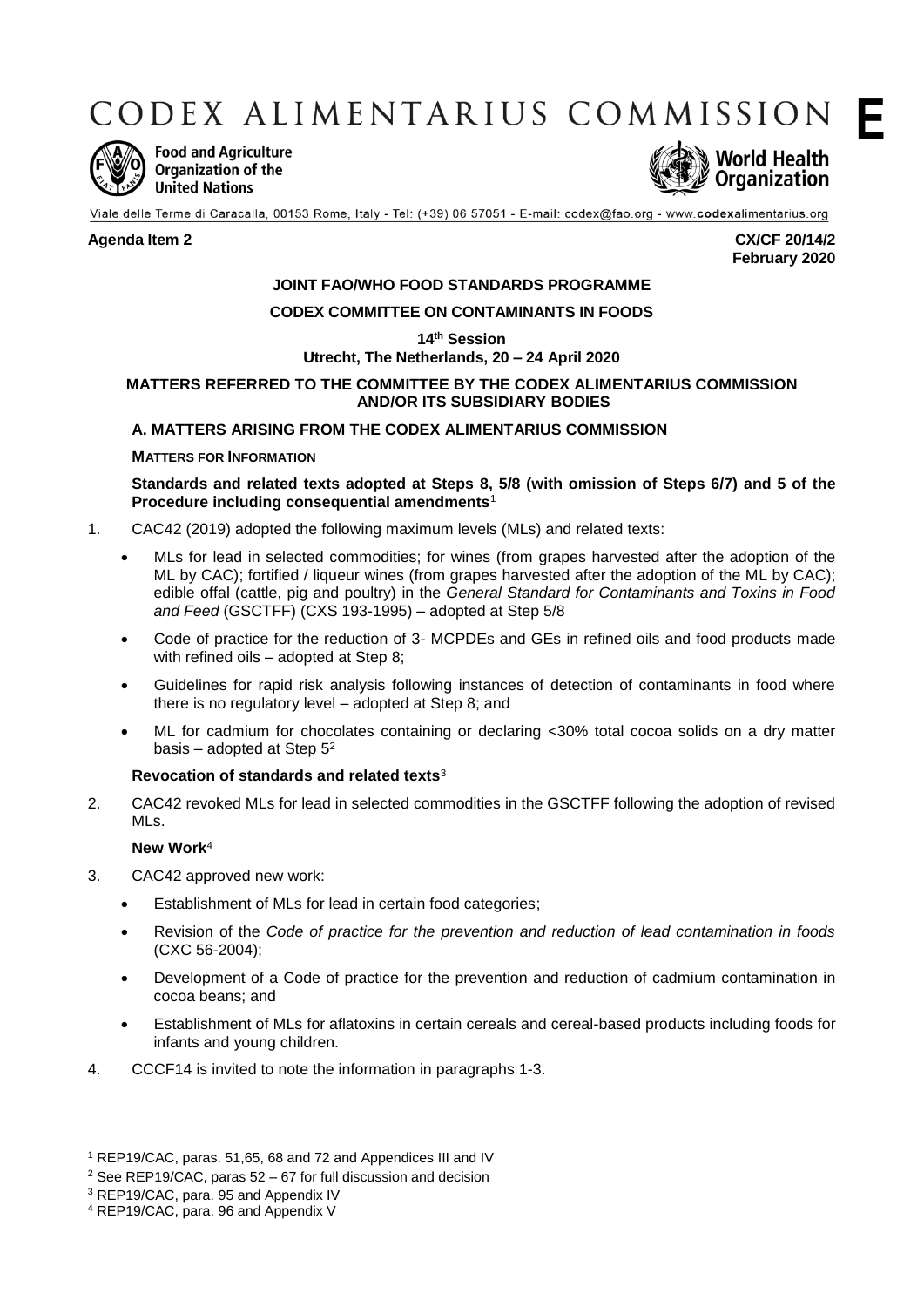# **B. MATTERS ARISING FROM SUBSIDIARY BODIES AS RELATED TO THE WORK OF CCCF**

### **MATTERS FOR INFORMATION**

# **51st Session of the Codex Committee on Food Hygiene Guidelines for the Safe Use and Reuse of Water in Food Production<sup>5</sup>**

5. CCFH51 (2019) agreed to start work to develop Guidelines for the Safe Use and Reuse of Water in Food Production and agreed that the Guideline would only cover biological hazards, but acknowledged the importance of chemicals in the context of safe use and reuse of water in food production. In light of this, CCFH agreed to inform CCCF of this new work.

# **15th Session of the FAO/WHO Coordinating Committee for North America and South West Pacific**

# **Ciguatera food poisoning<sup>6</sup>**

6. It was recognized that ciguatera food poisoning was one of the most important foodborne diseases in Small Island Developing States (SIDS). CCNASWP15 (2019) agreed to inform CCCF of the importance of addressing this important public health problem following the release of the report of the *Ad-hoc* FAO/WHO Expert Meeting on Ciguatera Food Poisoning and agreed to request CCCF to prioritize work on ciguatera.

### **78th Session of the Executive Committee Implementation of CAC42: Feedback on Changes and Proposals for Further Improvements***<sup>7</sup>*

- 7. CCEXEC78 (2020) requested that its discussions on changes and proposals for further improvements on the implementation of CAC be brought to the attention of all subsidiary bodies.<sup>8</sup> In addition, CCEXEC78 requested that Chairpersons of subsidiary bodies and CAC together with the Secretariat:
	- a. develop strategies to prevent or mitigate technical discussions at CAC on topics for which there was no consensus and communicate these strategies to Members. Such strategies may include short adjournments of the session for informal discussions or suspension of discussions on items that overrun the planned time limit; and
	- b. ensure that, at meetings of CAC, written comments received were given due consideration and the technical basis of reservations were included in meeting reports.

# **Regular Review of Codex Work Management 2018-2019: Critical Review Process** <sup>9</sup>

8. CCEXEC78 recognized that CCEXEC could provide guidance and advice to subsidiary bodies and that subsidiary bodies could also seek advice from CCEXEC and that such exchange could take place outside of the Critical Review process.

# **Follow-Up to Regular Review of Codex Work Management 2017-2018: Periodic Review of Codex Standards***<sup>10</sup>*

9. CCEXEC78 concluded that the current approaches to standards review were working for active subsidiary bodies, and encouraged these bodies to continuously enhance their work management processes to consider the need for reviewing existing Codex standards;

# **Follow-up to Regular Review of Codex Work Management 2017-2018: Use of References in Codex Texts***<sup>11</sup>*

10. CCEXEC78 emphasized that while there may on occasion be merit in including references to standards of another standard setting organization, these should be kept to a minimum since they become an integral part of a Codex text and require life-long monitoring.

<u>.</u>

<sup>5</sup> REP20/FH, para. 115

<sup>6</sup> REP20/NASWP, paras. 50(v) -51

<sup>7</sup> REP20/EXEC1, paras. 25-30

<sup>8</sup> REP20/EXEC1, paras. 25-30

<sup>9</sup> REP20/EXEC1, paras. 42, 46

<sup>10</sup> REP 20/EXEC1, paras. 54-56

<sup>11</sup> REP20/EXEC1, para. 64